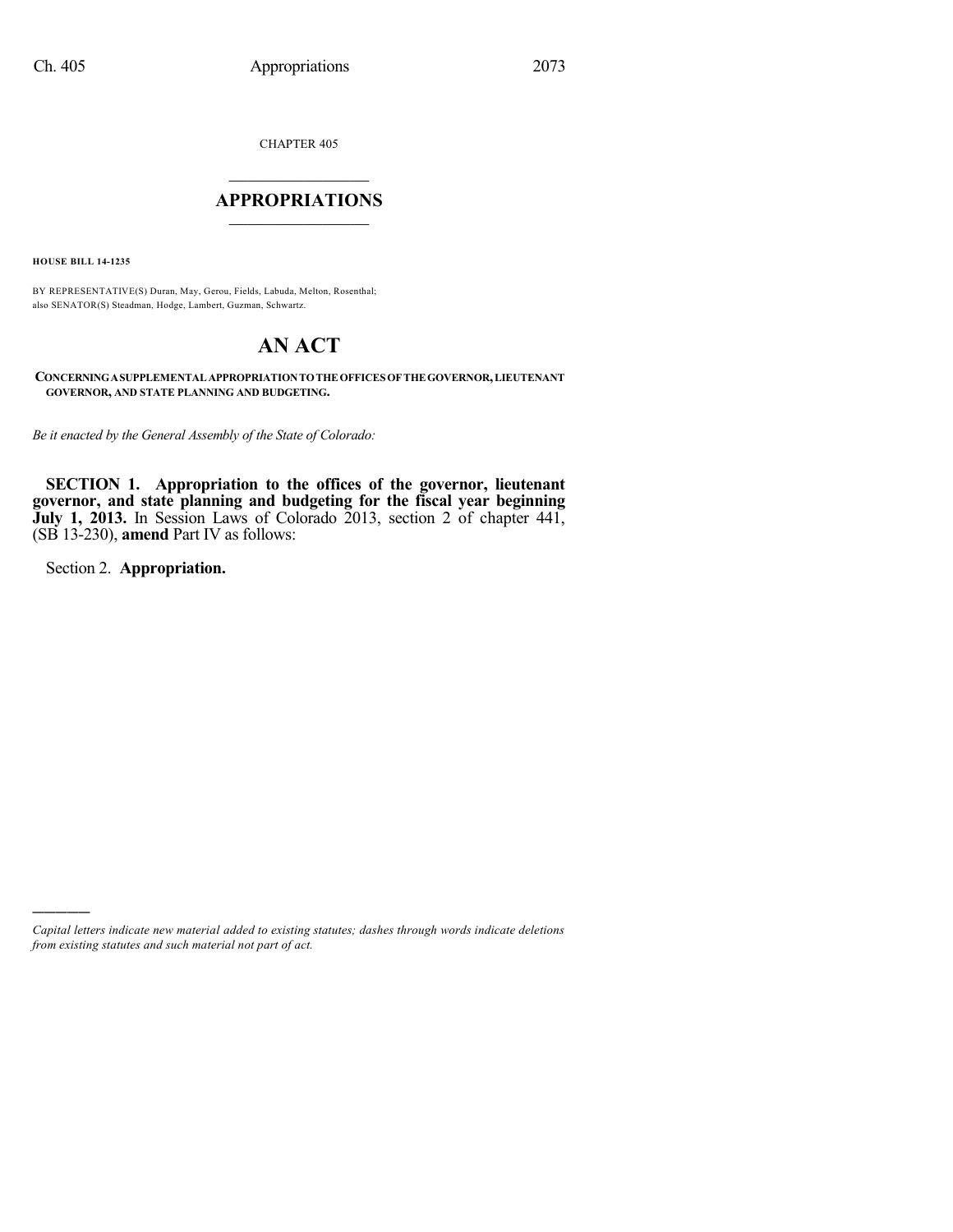|                            |                           |              | <b>APPROPRIATION FROM</b>     |                                                |                      |                                                                      |                                |  |
|----------------------------|---------------------------|--------------|-------------------------------|------------------------------------------------|----------------------|----------------------------------------------------------------------|--------------------------------|--|
|                            | ITEM &<br><b>SUBTOTAL</b> | <b>TOTAL</b> | <b>GENERAL</b><br><b>FUND</b> | <b>GENERAL</b><br><b>FUND</b><br><b>EXEMPT</b> | CASH<br><b>FUNDS</b> | <b>REAPPROPRIATED</b><br><b>FUNDS</b>                                | <b>FEDERAL</b><br><b>FUNDS</b> |  |
|                            | S                         | \$           | \$                            | \$                                             | \$                   | \$<br>\$                                                             |                                |  |
|                            |                           |              |                               | <b>PART IV</b>                                 |                      | <b>GOVERNOR - LIEUTENANT GOVERNOR - STATE PLANNING AND BUDGETING</b> |                                |  |
| (1) OFFICE OF THE GOVERNOR |                           |              |                               |                                                |                      |                                                                      |                                |  |
| (A) Governor's Office      |                           |              |                               |                                                |                      |                                                                      |                                |  |
| Administration of          |                           |              |                               |                                                |                      |                                                                      |                                |  |
| Governor's Office          |                           |              |                               |                                                |                      |                                                                      |                                |  |
| and Residence              | 2,136,132                 |              | 2,117,003                     |                                                |                      | $19,129^a$                                                           |                                |  |
|                            |                           |              | $(31.4$ FTE)                  |                                                |                      |                                                                      |                                |  |

 $200,000^{\rm b}$ 

2,355,632

Discretionary Fund 19,500 19,500 19,500

a This amount shall be from statewide indirect cost recoveries collected by the Office of the Governor.

<sup>b</sup> This amount shall be from rental fees for events using Mansion facilities.

## **(B) Special Purpose**

Mansion Activity Fund 200,000

| Health, Life, and Dental         | 7,787,102 | 417.135 | $312.056^a$       | 6.666.891 <sup>b</sup> | 391,020(I) |
|----------------------------------|-----------|---------|-------------------|------------------------|------------|
| Short-term Disability            | 144.968   | 7.694   | $6,121^{\circ}$   | 124.496 <sup>b</sup>   | 6,657(I)   |
| S.B. 04-257 Amortization         |           |         |                   |                        |            |
| <b>Equalization Disbursement</b> | 2,771,161 | 145.583 | $116.720^{\rm a}$ | 2.381.875 <sup>b</sup> | 126,983(I) |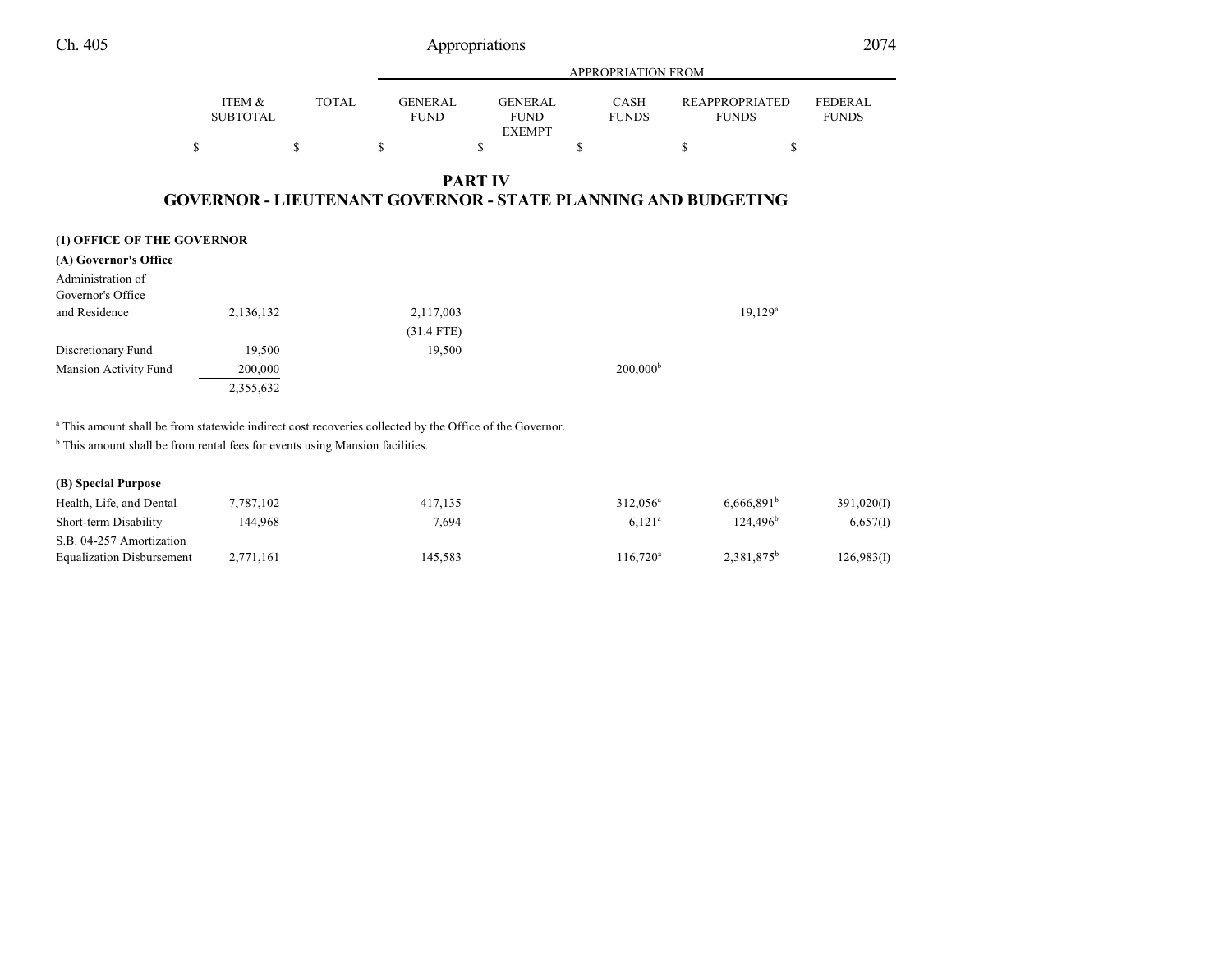| S.B. 06-235 Supplemental   |            |           |                      |                          |            |
|----------------------------|------------|-----------|----------------------|--------------------------|------------|
| Amortization Equalization  |            |           |                      |                          |            |
| Disbursement               | 2,501,279  | 130,964   | 105,372 <sup>a</sup> | $2,150,305^b$            | 114,638(I) |
| <b>Salary Survey</b>       | 1,680,659  | 80,822    | 69,937 <sup>a</sup>  | 1,453,818 <sup>b</sup>   | 76,082(1)  |
| Merit Pay                  | 1,235,501  | 65,376    | 51,594 <sup>a</sup>  | $1,061,720$ <sup>b</sup> | 56,811(I)  |
| Shift Differential         | 81,671     |           |                      | $81,671^b$               |            |
| Workers' Compensation      | 445,361    | 57,353    |                      | 388,008 <sup>b</sup>     |            |
| Legal Services             |            |           |                      |                          |            |
| for $5,051$ hours          | 460,045    | 460,045   |                      |                          |            |
|                            | 1,094,184  | 1,094,184 |                      |                          |            |
| Lobato Litigation Expenses | 50,000     | 50,000    |                      |                          |            |
| Purchase of Services       |            |           |                      |                          |            |
| from Computer Center       | 972,982    | 256,298   |                      | 716,684 <sup>b</sup>     |            |
| Colorado State Network     | 400,791    | 168,641   |                      | 232,150 <sup>b</sup>     |            |
| Payment to Risk            |            |           |                      |                          |            |
| Management and             |            |           |                      |                          |            |
| <b>Property Funds</b>      | 214,323    | 66,316    |                      | $148,007^{\rm b}$        |            |
| Vehicle Lease Payments     | 73,031     |           |                      | $73,031^b$               |            |
| <b>Leased Space</b>        | 3,148,018  |           |                      | 3,148,018 <sup>b</sup>   |            |
| Capitol Complex            |            |           |                      |                          |            |
| <b>Leased Space</b>        | 591,187    | 366,921   |                      | $224,266^b$              |            |
| <b>COFRS</b> Modernization | 45,426     | 22,407    | $23,019^a$           |                          |            |
| Information                |            |           |                      |                          |            |
| <b>Technology Security</b> | 14,036     | 14,036    |                      |                          |            |
|                            | 22,617,541 |           |                      |                          |            |
|                            | 23,201,680 |           |                      |                          |            |
|                            |            |           |                      |                          |            |

Ch. 405

Appropriations

2 0 7 5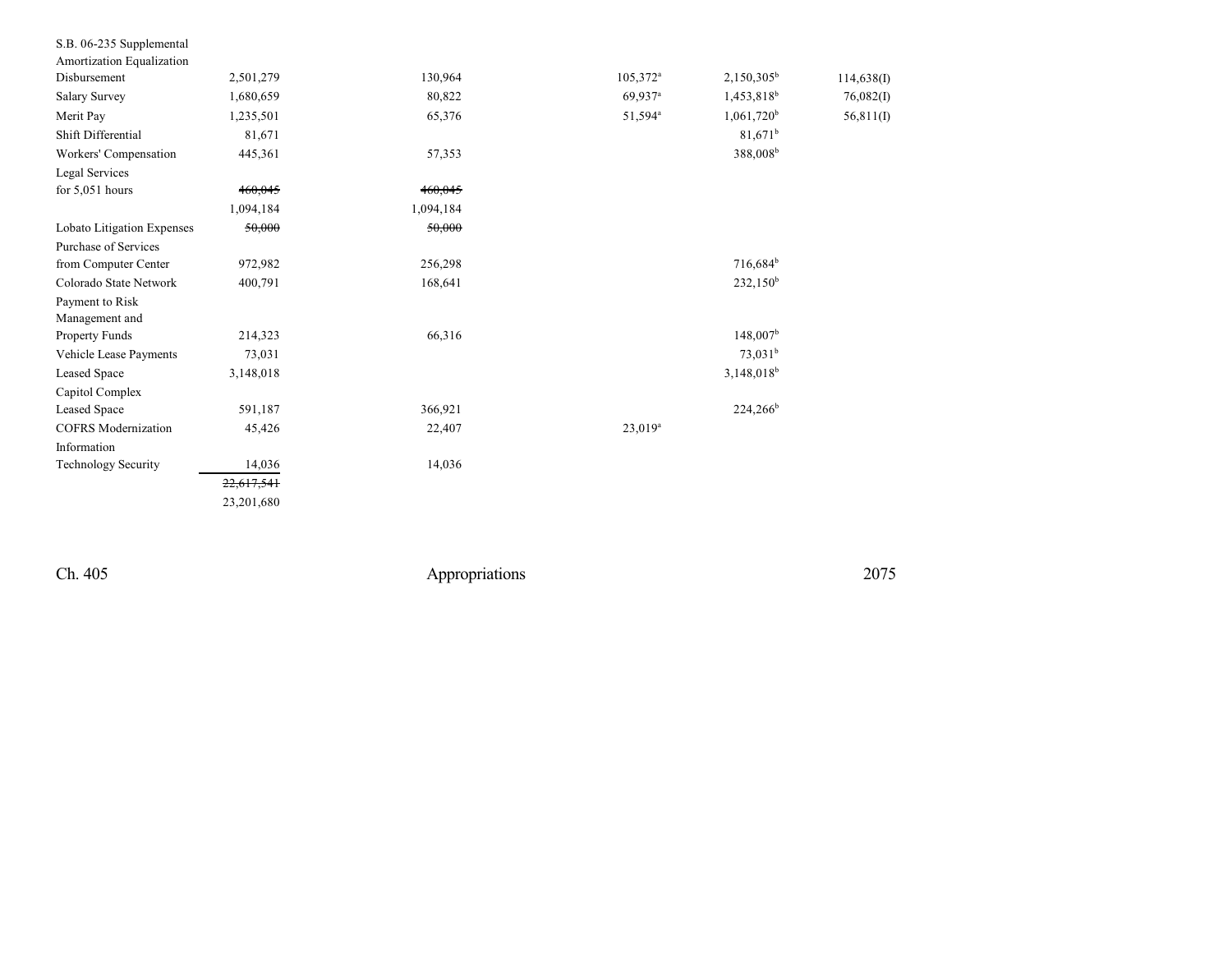|                                      |       | APPROPRIATION FROM             |  |                               |  |                             |  |                                       |  |                                |
|--------------------------------------|-------|--------------------------------|--|-------------------------------|--|-----------------------------|--|---------------------------------------|--|--------------------------------|
| <b>ITEM &amp;</b><br><b>SUBTOTAL</b> | TOTAL | <b>GENER AL</b><br><b>FUND</b> |  | <b>GENERAL</b><br><b>FUND</b> |  | <b>CASH</b><br><b>FUNDS</b> |  | <b>REAPPROPRIATED</b><br><b>FUNDS</b> |  | <b>FEDERAL</b><br><b>FUNDS</b> |
|                                      |       |                                |  | <b>EXEMPT</b>                 |  |                             |  |                                       |  |                                |
|                                      |       |                                |  |                               |  |                             |  |                                       |  |                                |

a These amounts shall be from various sources of cash funds.

<sup>b</sup> Of these amounts, \$17,921,661 shall be from fees collected from state agencies related to the operation of Statewide Information Technology Services pursuant to Section 24-37.5, C.R.S., and \$929,279 shall be from statewide indirect costs collected by the Office of the Governor, Colorado Energy Office, Office of Economic Development and International Trade, Governor's Office of Information Technology, and Colorado Department of Transportation.

| Program Administration          | 6,346,624<br>$(32.3$ FTE) | $2,846,624(I)^a$          | 3,500,000(I) |
|---------------------------------|---------------------------|---------------------------|--------------|
| Low-income                      |                           |                           |              |
| <b>Energy Assistance</b>        | 7,100,000                 | 7,100,000(1) <sup>b</sup> |              |
| School Energy Efficiency        | 207,975                   | $207,975(I)^c$            |              |
|                                 |                           | $(1.4$ FTE)               |              |
| Legal Services                  |                           |                           |              |
| for $1,100$ hours               | 100,188                   | $73,088(I)^a$             | 27,100(I)    |
| <b>Indirect Cost Assessment</b> | 29,890                    | $29,890(I)^a$             |              |
|                                 | 13,784,677                |                           |              |

<sup>a</sup> Of these amounts, \$1,505,046 shall be from the Clean and Renewable Energy Fund created in Section 24-38.5-102.4, C.R.S., and \$1,444,556 shall be from the Innovative Energy Fund created in created in Section 24-38.5-102.5, C.R.S. Moneys in the funds are continuously appropriated, and are included for informational purposes only. <sup>b</sup>Of this amount, \$6,500,000 shall be from the Governor's Energy Office Low-income Energy Assistance Fund created in Section 40-8.7-112 (3) (a), C.R.S., and \$600,000 shall be from the Clean and Renewable Energy Fund created in Section 24-38.5-102.4, C.R.S. Moneys in the funds are continuously appropriated, and are included for informational purposes only.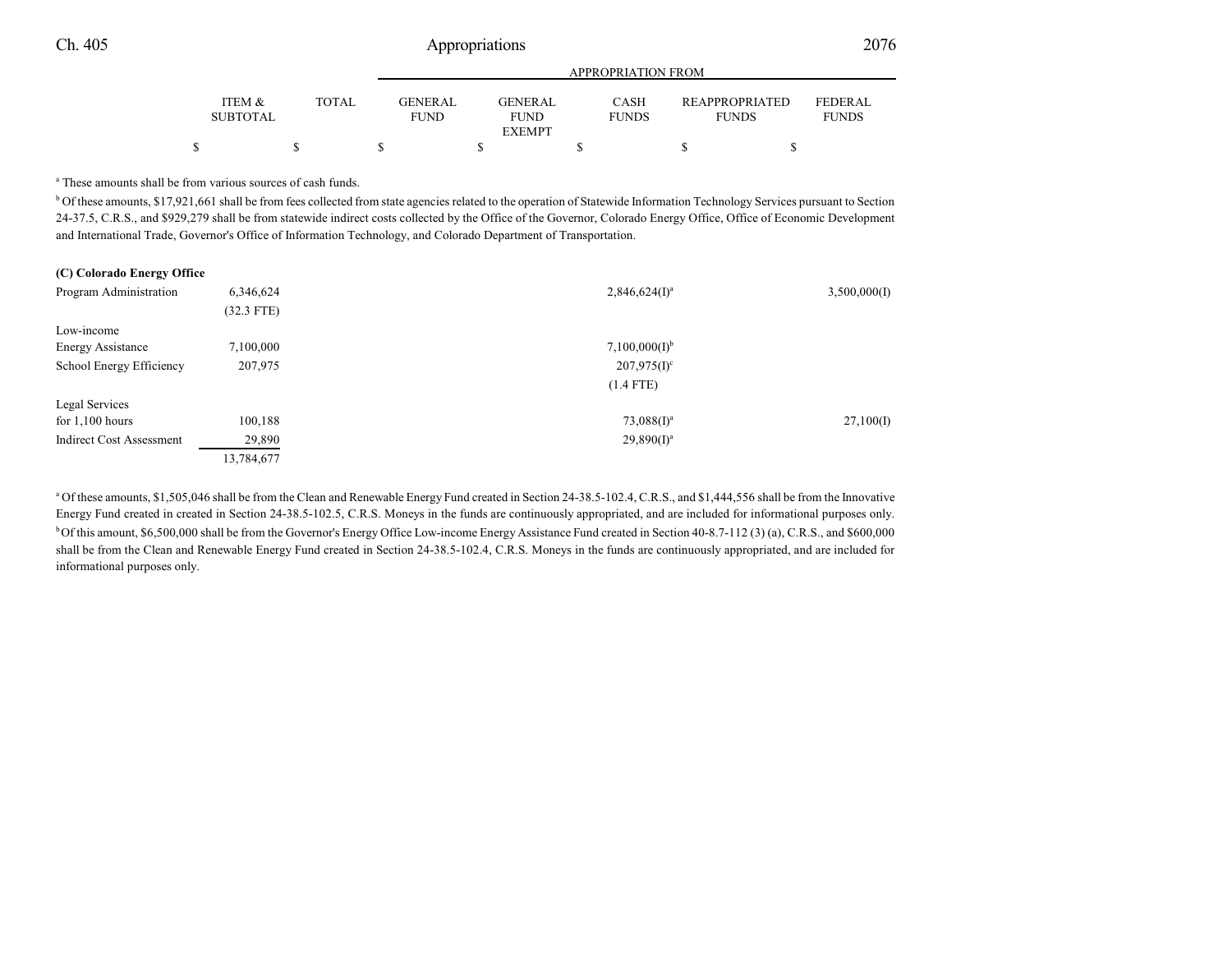<sup>c</sup> This amount shall be from the Public School Energy Efficiency Fund created in Section 39-29-109.5 (2), C.R.S. Moneys in the Public School Energy Fund are continuously appropriated pursuant to Section 39-29-109.5 (2), C.R.S., and are included for informational purposes only.

#### **(D) Other Programs and Grants**

Program Administration 1,000

 $1,000^{\rm a}$ 

a This amount shall be from the Disabled Parking Education and Enforcement Fund created in Section 42-1-226, C.R.S.

### 38,758,850 39,342,989

## **(2) OFFICE OF THE LIEUTENANT GOVERNOR**

| Administration     | 221,233 | 221,233     |                    |
|--------------------|---------|-------------|--------------------|
|                    |         | $(2.7$ FTE) |                    |
| Discretionary Fund | 2,875   | 2,875       |                    |
| Commission of      |         |             |                    |
| Indian Affairs     | 78,086  | 76,902      | 1,184 <sup>a</sup> |
|                    |         | $(2.3$ FTE) |                    |
|                    |         | 302,194     |                    |

<sup>a</sup> This amount shall be from private donations.

### **(3) OFFICE OF STATE PLANNING AND BUDGETING**

| Personal Services         | 2,679,625 | 1,275,650      | 1,403,975 <sup>a</sup> |
|---------------------------|-----------|----------------|------------------------|
|                           |           |                | $(19.5$ FTE)           |
| <b>Operating Expenses</b> | 50,944    |                | 50,944 <sup>a</sup>    |
| Ch. 405                   |           | Appropriations | 2077                   |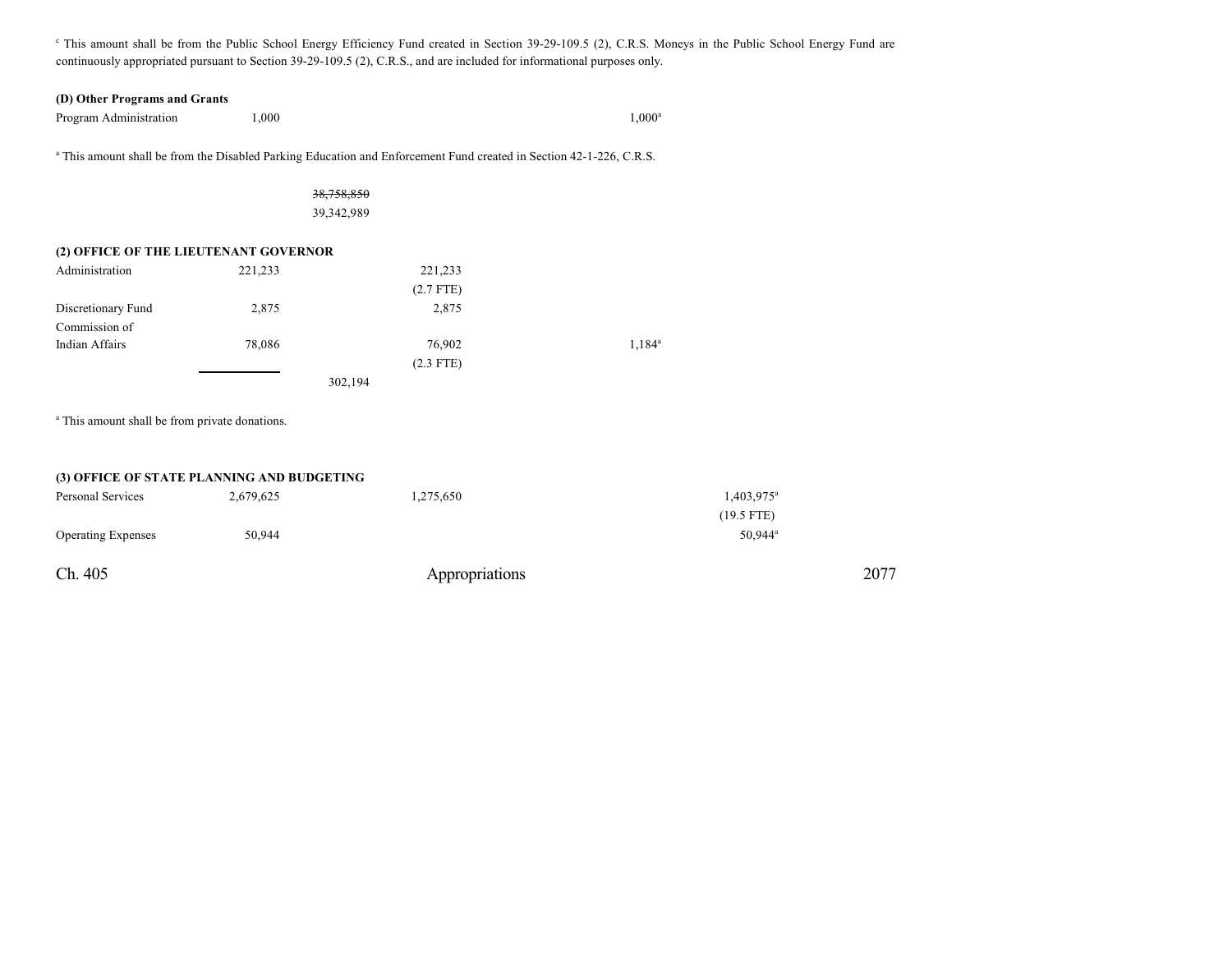| Ch. 405                                                                                                                               |                           | Appropriations |                               |                                                |                             |                                       |                                |
|---------------------------------------------------------------------------------------------------------------------------------------|---------------------------|----------------|-------------------------------|------------------------------------------------|-----------------------------|---------------------------------------|--------------------------------|
|                                                                                                                                       |                           |                |                               |                                                | APPROPRIATION FROM          |                                       |                                |
|                                                                                                                                       | ITEM &<br><b>SUBTOTAL</b> | <b>TOTAL</b>   | <b>GENERAL</b><br><b>FUND</b> | <b>GENERAL</b><br><b>FUND</b><br><b>EXEMPT</b> | <b>CASH</b><br><b>FUNDS</b> | <b>REAPPROPRIATED</b><br><b>FUNDS</b> | <b>FEDERAL</b><br><b>FUNDS</b> |
|                                                                                                                                       | \$                        | \$             | \$                            | \$                                             | \$                          | \$<br>\$                              |                                |
| Economic Forecasting<br>Subscriptions                                                                                                 | 16,362                    |                |                               |                                                |                             | $16,362^a$                            |                                |
|                                                                                                                                       |                           | 2,746,931      |                               |                                                |                             |                                       |                                |
| <sup>a</sup> These amounts shall be from statewide indirect cost recoveries collected from the Colorado Department of Transportation. |                           |                |                               |                                                |                             |                                       |                                |

| (4) ECONOMIC DEVELOPMENT PROGRAMS |              |             |                        |           |              |
|-----------------------------------|--------------|-------------|------------------------|-----------|--------------|
| Administration                    | 597,994      | 585,925     | $2,435^a$              | $7,484^b$ | 2,150(I)     |
|                                   |              | $(6.0$ FTE) |                        |           |              |
| Vehicle Lease Payments            | 12,166       | 12,166      |                        |           |              |
| Leased Space                      | 346,525      | 346,525     |                        |           |              |
| Global Business                   |              |             |                        |           |              |
| Development                       | 2,554,207    | 1,956,070   | $240,000^{\circ}$      |           | 358,137(I)   |
|                                   | $(19.4$ FTE) |             |                        |           |              |
| Leading Edge                      |              |             |                        |           |              |
| Program Grants                    | 126,407      | 50,976      | $75,431$ <sup>d</sup>  |           |              |
| <b>Small Business</b>             |              |             |                        |           |              |
| Development Centers               | 1,295,168    | 84,522      |                        |           | 1,210,646(I) |
|                                   |              | $(1.5$ FTE) |                        |           | $(2.5$ FTE)  |
| Colorado Office of Film,          |              |             |                        |           |              |
| Television, and Media             | 1,300,000    | 800,000     | $500,000$ <sup>e</sup> |           |              |
|                                   |              |             | $(4.5$ FTE)            |           |              |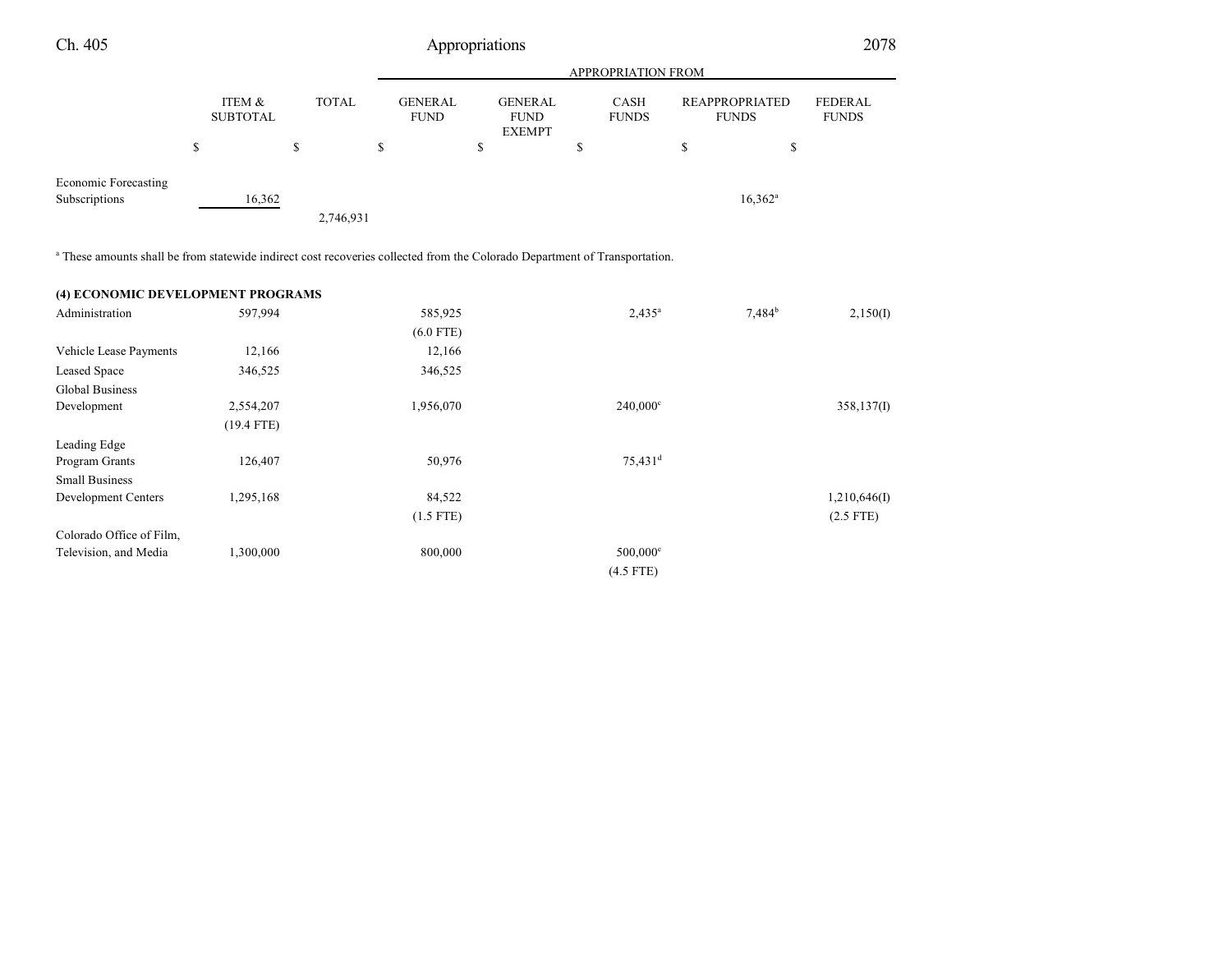| Colorado Promotion -            |            |            |             |                          |                     |                       |             |
|---------------------------------|------------|------------|-------------|--------------------------|---------------------|-----------------------|-------------|
| Colorado Welcome Centers        | 500,000    |            |             | $500,000$ <sup>f</sup>   |                     |                       |             |
|                                 |            |            |             | $(3.3$ FTE)              |                     |                       |             |
| Colorado Promotion -            |            |            |             |                          |                     |                       |             |
| Other Program Costs             | 16,500,000 |            | 2,000,000   | 14,500,000 <sup>f</sup>  |                     |                       |             |
|                                 |            |            |             | $(4.0$ FTE)              |                     |                       |             |
| Economic Development            |            |            |             |                          |                     |                       |             |
| Commission - General            |            |            |             |                          |                     |                       |             |
| Economic Incentives             |            |            |             |                          |                     |                       |             |
| and Marketing                   | 5,007,795  |            | 4,929,279   |                          | 78,516 <sup>g</sup> |                       |             |
|                                 |            |            | $(3.0$ FTE) | $(1.0$ FTE)              |                     |                       |             |
| Colorado First                  |            |            |             |                          |                     |                       |             |
| Customized Job Training         | 2,725,022  |            | 2,725,022   |                          |                     |                       |             |
| <b>CAPCO</b> Administration     | 79,468     |            |             |                          |                     | $79,468$ <sup>h</sup> |             |
|                                 |            |            |             |                          |                     | $(2.0$ FTE)           |             |
| Council on                      |            |            |             |                          |                     |                       |             |
| <b>Creative Industries</b>      | 2,764,397  |            |             | $2,000,000$ <sup>e</sup> |                     |                       | 764,397(I)  |
|                                 |            |            |             | $(2.0$ FTE)              |                     |                       | $(1.0$ FTE) |
| Bioscience                      |            |            |             |                          |                     |                       |             |
| Discovery Evaluation            | 7,963,016  |            |             | 7,963,016 <sup>i</sup>   |                     |                       |             |
|                                 |            |            |             | $(1.1$ FTE)              |                     |                       |             |
| <b>Indirect Cost Assessment</b> | 30,713     |            |             |                          | $29,900^a$          | 813 <sup>h</sup>      |             |
|                                 |            | 41,802,878 |             |                          |                     |                       |             |

a These amounts shall be from various sources of cash funds.

<sup>b</sup> This amount shall be from statewide indirect cost recoveries collected within the Division.

Ch. 405 Appropriations 2079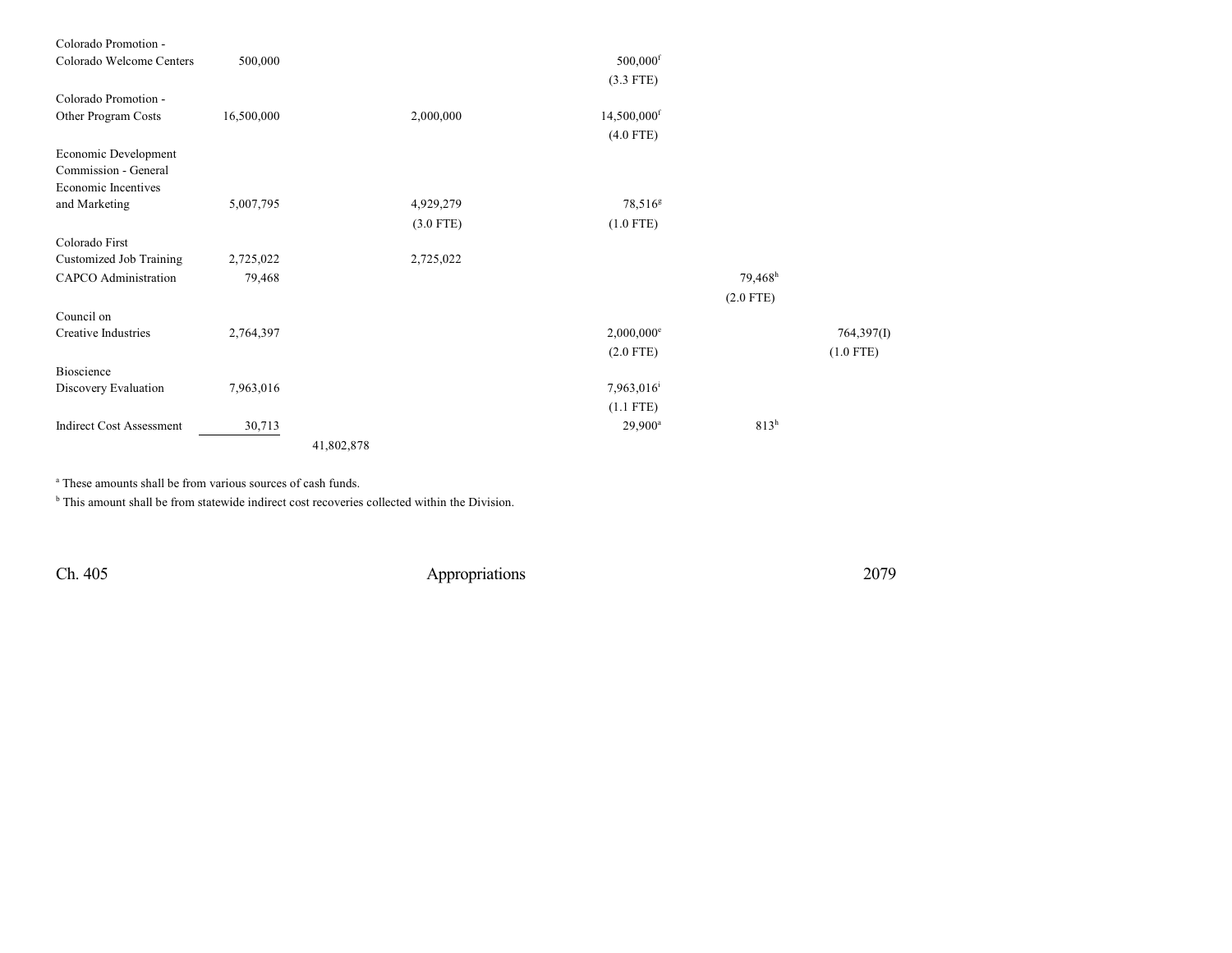|                           |       |                               | APPROPRIATION FROM            |                             |  |                                       |                                |  |  |
|---------------------------|-------|-------------------------------|-------------------------------|-----------------------------|--|---------------------------------------|--------------------------------|--|--|
| ITEM &<br><b>SUBTOTAL</b> | TOTAL | <b>GENERAL</b><br><b>FUND</b> | <b>GENERAL</b><br><b>FUND</b> | <b>CASH</b><br><b>FUNDS</b> |  | <b>REAPPROPRIATED</b><br><b>FUNDS</b> | <b>FEDERAL</b><br><b>FUNDS</b> |  |  |
|                           |       |                               | <b>EXEMPT</b>                 |                             |  |                                       |                                |  |  |
|                           |       |                               |                               |                             |  |                                       |                                |  |  |

<sup>c</sup> Of this amount, \$215,000 shall be from various fees collected from participants in activities conducted by the division and \$25,000 shall be from the Minority Business Fund created in Section 24-49.5-104 (1), C.R.S.

dThis amount shall be from fees, Small Business Development Centers' activities, and grants and donations.

<sup>e</sup>These amounts shall be from the Creative Industries Cash Fund created in Section 24-48.5-301 (2) (a), C.R.S.

f These amounts shall be from the Colorado Travel and Tourism Promotion Fund created in Section 24-49.7-106 (1), C.R.S.

g This amount shall be from the Colorado Innovation Investment Tax Credit Cash Fund created in Section 24-48.5-112 (6) (a), C.R.S.

h These amounts shall be transferred from the Department of Regulatory Agencies' Division of Insurance Cash Fund created in Section 10-1-103 (3), C.R.S.

<sup>i</sup>This amount shall be from the Bioscience Discovery Evaluation Cash Fund created in Section 24-48.5-108 (5) (a), C.R.S.

#### **(5) OFFICE OF INFORMATION TECHNOLOGY**

| (A) Management and Administration of OIT |         |                      |
|------------------------------------------|---------|----------------------|
| 1,127,581                                |         | $1,127,581^a$        |
|                                          |         | $(13.0$ FTE)         |
| 558,817                                  |         | 558,817 <sup>a</sup> |
|                                          |         |                      |
| 5,319,745                                | 57,499  | $5,262,246^a$        |
| 5,429,745                                | 167,499 |                      |
|                                          |         | $(68.9$ FTE)         |
|                                          |         |                      |
| 1,075,700                                |         | $1,075,700^a$        |
|                                          |         |                      |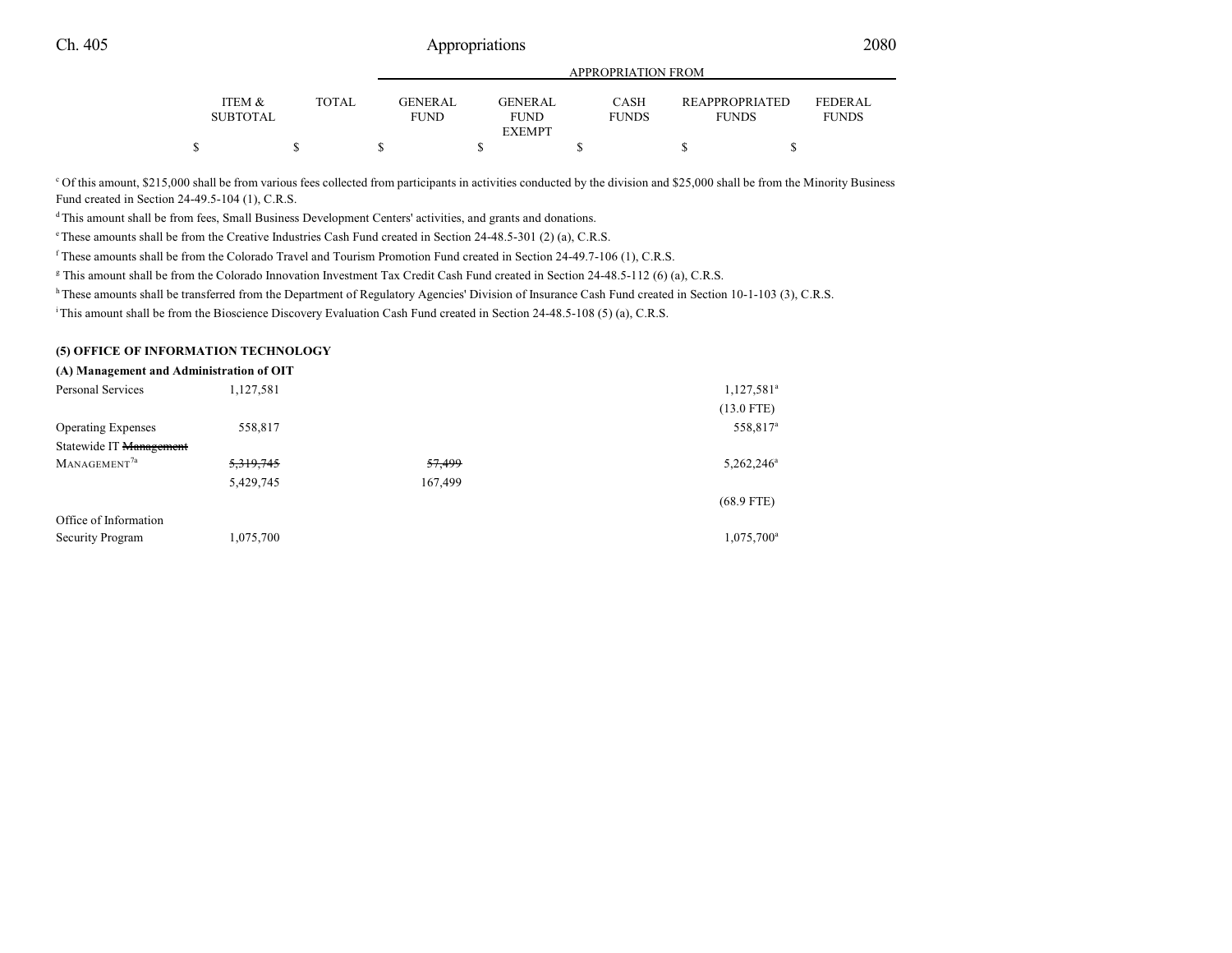| Legal Services           |           |                       |
|--------------------------|-----------|-----------------------|
| for 489 hours            | 44,538    | $44,538^{\rm a}$      |
| Indirect Cost Assessment | 72,650    | $72,650$ <sup>a</sup> |
|                          | 8,199,031 |                       |
|                          | 8,309,031 |                       |

<sup>a</sup> These amounts shall be from user fees collected from other state agencies and local governments, and deposited in the Information Technology Revolving Fund created in Section 24-37.5-112 (1) (a), C.R.S.

#### **(B) Computer Center Services**

| (1) Computer Services           |            |         |           |                          |
|---------------------------------|------------|---------|-----------|--------------------------|
| Personal Services               | 48,931,773 |         |           | 48,931,773 <sup>a</sup>  |
|                                 |            |         |           | $(582.5$ FTE)            |
| <b>Operating Expenses</b>       | 8,276,468  | 230,337 | $2,328^b$ | $8,043,803$ <sup>*</sup> |
|                                 | 8,327,915  |         |           | 8,095,250 <sup>a</sup>   |
| Rental, Lease, or               |            |         |           |                          |
| Lease/Purchase of               |            |         |           |                          |
| Central Processing Unit         | 336,034    |         |           | 336,034 <sup>a</sup>     |
| <b>Indirect Cost Assessment</b> | 151,894    |         |           | 151,894 <sup>a</sup>     |
|                                 | 57,696,169 |         |           |                          |
|                                 | 57,747,616 |         |           |                          |

<sup>a</sup> These amounts shall be from fees collected from user agencies, and deposited in the Information Technology Revolving Fund created in Section 24-37.5-112 (1) (a), C.R.S.

<sup>b</sup> This amount shall be from fees collected from various local governments, and deposited in the Information Technology Revolving Fund created in Section 24-37.5-112 (1) (a), C.R.S.

Ch. 405 Appropriations 2081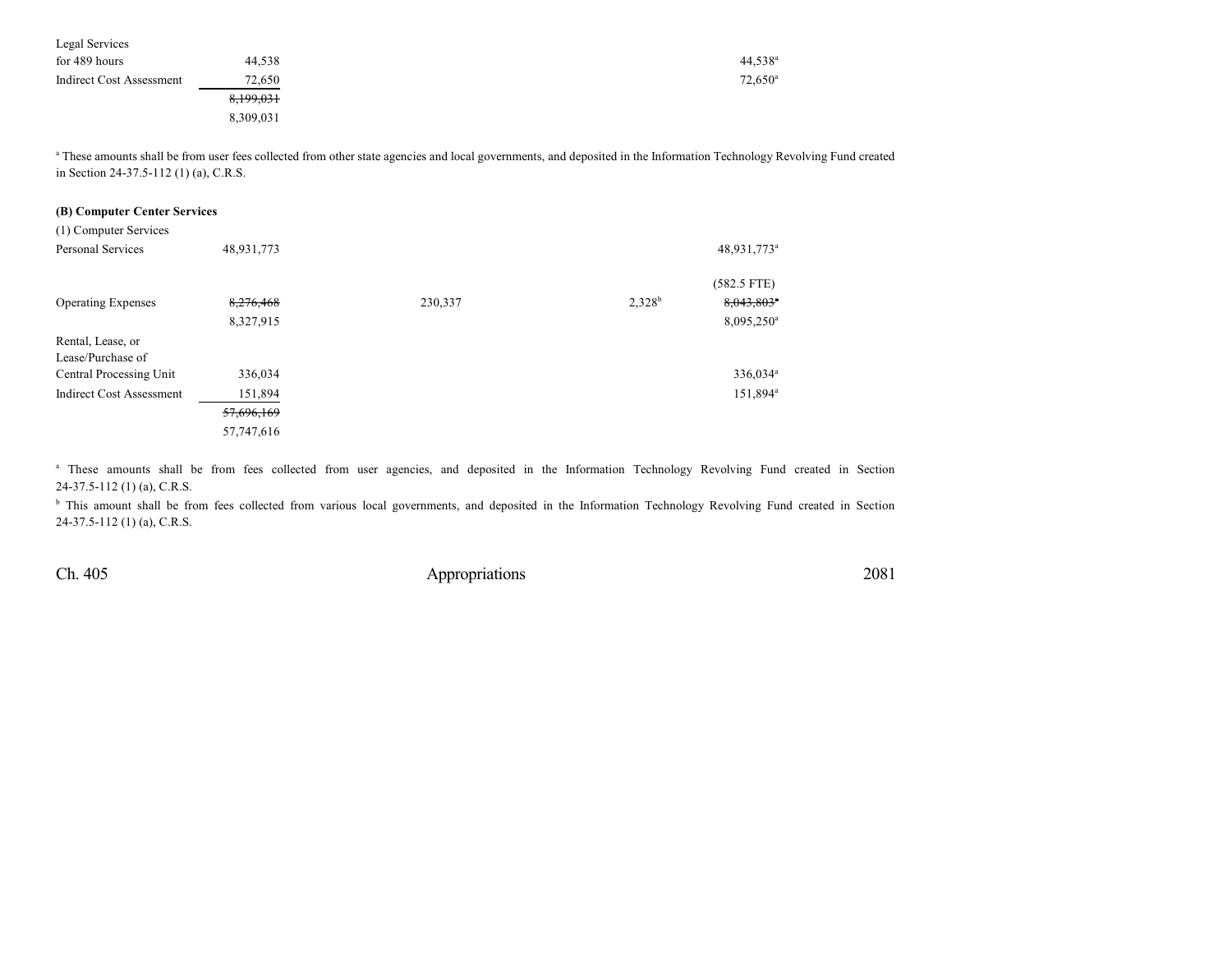| Ch. 405                                                         | Appropriations            |              |                               |                                                |                      |                                       |                                |  |
|-----------------------------------------------------------------|---------------------------|--------------|-------------------------------|------------------------------------------------|----------------------|---------------------------------------|--------------------------------|--|
|                                                                 |                           |              |                               | APPROPRIATION FROM                             |                      |                                       |                                |  |
|                                                                 | ITEM &<br><b>SUBTOTAL</b> | <b>TOTAL</b> | <b>GENERAL</b><br><b>FUND</b> | <b>GENERAL</b><br><b>FUND</b><br><b>EXEMPT</b> | CASH<br><b>FUNDS</b> | <b>REAPPROPRIATED</b><br><b>FUNDS</b> | <b>FEDERAL</b><br><b>FUNDS</b> |  |
|                                                                 | \$                        | \$           | \$                            | \$                                             | \$                   | \$<br>\$                              |                                |  |
| (2) Statewide Information<br>Technology Services Administration |                           |              |                               |                                                |                      |                                       |                                |  |
| Personal Services                                               | 444,303                   |              |                               |                                                |                      | $444,303^a$<br>$(5.0$ FTE)            |                                |  |
| <b>Operating Expenses</b>                                       | 6,450<br>450,753          |              |                               |                                                |                      | $6,450^{\rm a}$                       |                                |  |

<sup>a</sup> These amounts shall be from user fees collected from other state agencies, and deposited in the Information Technology Revolving Fund created in Section 24-37.5-112 (1) (a), C.R.S.

| (3) Customer Service      |         |                      |
|---------------------------|---------|----------------------|
| Personal Services         | 840.574 | 840.574 <sup>a</sup> |
|                           |         | $(11.0$ FTE)         |
| <b>Operating Expenses</b> | 14.625  | $14,625^{\circ}$     |
|                           | 855,199 |                      |

<sup>a</sup> These amounts shall be from user fees collected from other state agencies, and deposited in the Information Technology Revolving Fund created in Section 24-37.5-112 (1) (a), C.R.S.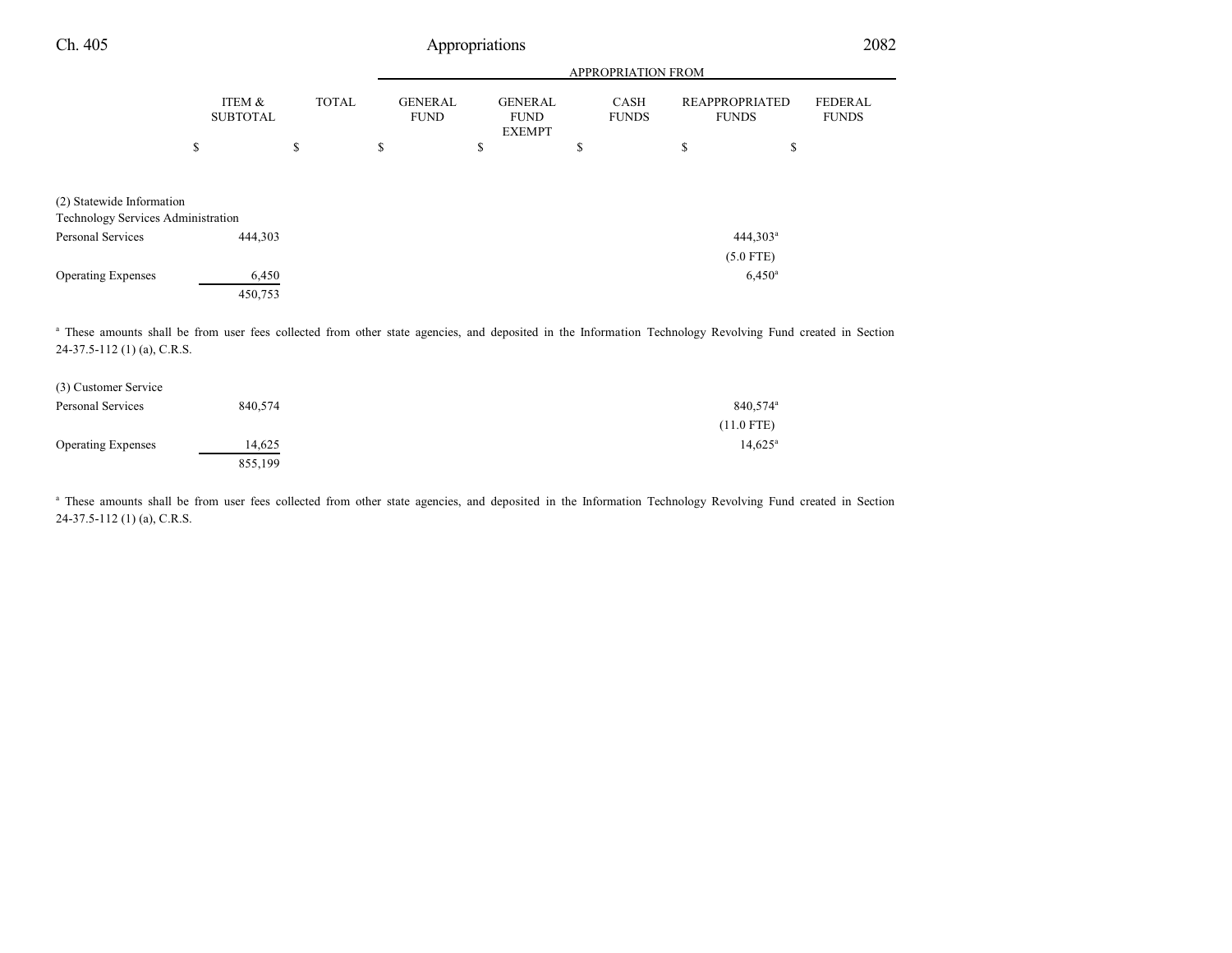| (4) Technology Management Unit |           |                        |
|--------------------------------|-----------|------------------------|
| Personal Services              | 2,859,102 | $2,859,102^a$          |
|                                |           | $(32.5$ FTE)           |
| <b>Operating Expenses</b>      | 364,371   | $364.371$ <sup>a</sup> |
|                                | 3,223,473 |                        |

<sup>a</sup> These amounts shall be from fees collected from user agencies, and deposited in the Information Technology Revolving Fund created in Section 24-37.5-112 (1) (a), C.R.S.

#### **(C) Network Services**

| (1) Network Services            |            |        |                     |                                        |
|---------------------------------|------------|--------|---------------------|----------------------------------------|
| Personal Services               | 7,518,106  |        |                     | 7,518,106 <sup>a</sup><br>$(90.6$ FTE) |
| <b>Operating Expenses</b>       | 17,618,488 | 57,499 | $1,200,000^{\rm b}$ | 16,360,989 <sup>a</sup>                |
| Toll-free Telephone             |            |        |                     |                                        |
| Access to Members               |            |        |                     |                                        |
| of the General Assembly         | 25,000     |        |                     | $25,000^a$                             |
| <b>Indirect Cost Assessment</b> | 39,295     |        |                     | $39,295^{\rm a}$                       |
|                                 | 25,200,889 |        |                     |                                        |

<sup>a</sup> These amounts shall be from fees collected from user agencies, and deposited in the Information Technology Revolving Fund created in Section 24-37.5-112 (1) (a), C.R.S.

<sup>b</sup> This amount shall be from user fees collected from non-state agencies, and deposited in the Information Technology Revolving Fund created in Section 24-37.5-112 (1) (a), C.R.S.

(2) Order Billing

Personal Services 620,946 620,946

Ch. 405 Appropriations 2083

 $620,946^a$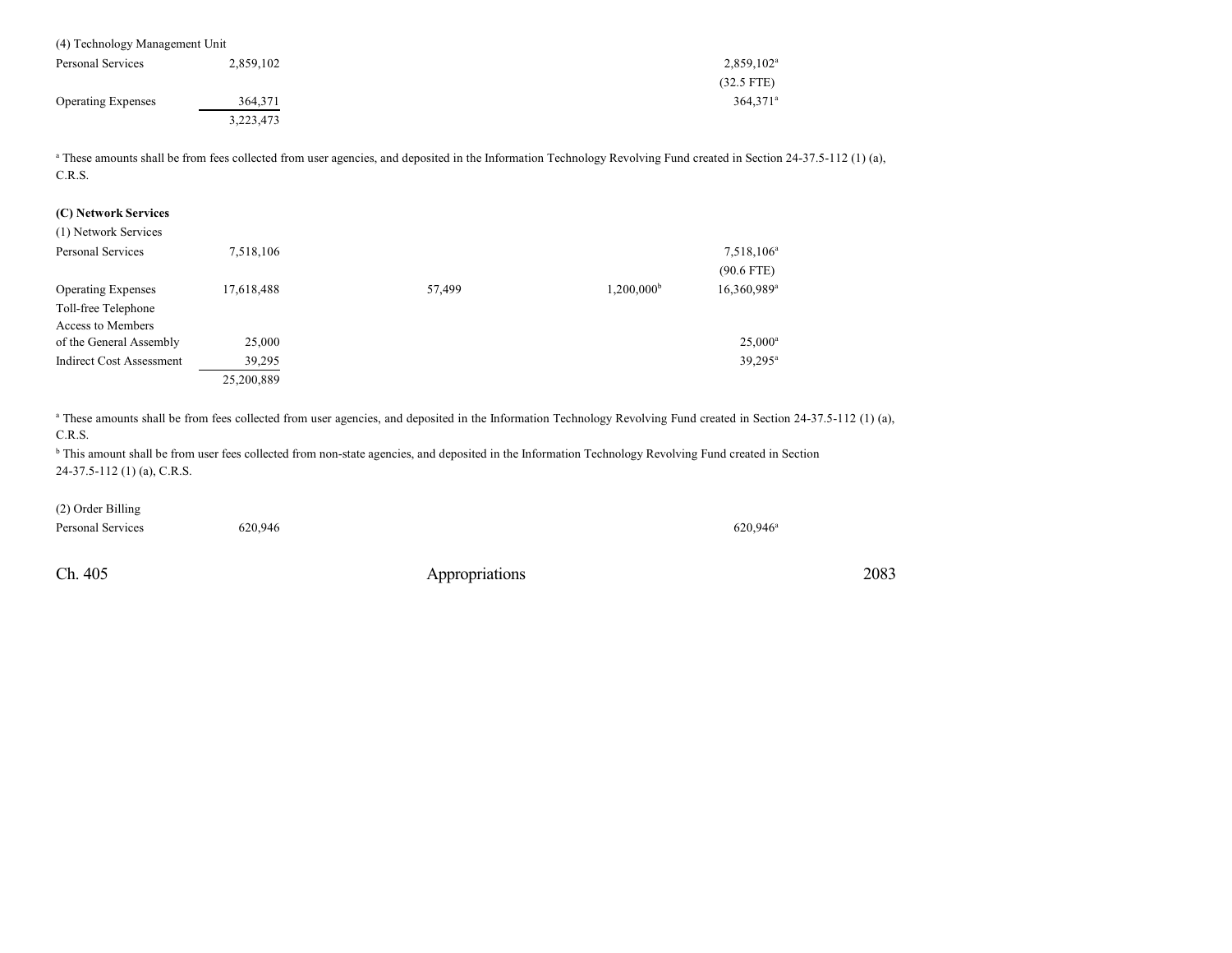| Ch. 405                   | Appropriations |                           |              |                    |                               |  |                                                |  |        | 2084                 |                                       |                  |                         |
|---------------------------|----------------|---------------------------|--------------|--------------------|-------------------------------|--|------------------------------------------------|--|--------|----------------------|---------------------------------------|------------------|-------------------------|
|                           |                |                           |              | APPROPRIATION FROM |                               |  |                                                |  |        |                      |                                       |                  |                         |
|                           |                | ITEM &<br><b>SUBTOTAL</b> | <b>TOTAL</b> |                    | <b>GENERAL</b><br><b>FUND</b> |  | <b>GENERAL</b><br><b>FUND</b><br><b>EXEMPT</b> |  |        | CASH<br><b>FUNDS</b> | <b>REAPPROPRIATED</b><br><b>FUNDS</b> |                  | FEDERAL<br><b>FUNDS</b> |
|                           | S              |                           | \$           |                    | \$                            |  | \$                                             |  | ¢<br>Φ |                      | S                                     | \$               |                         |
|                           |                |                           |              |                    |                               |  |                                                |  |        |                      |                                       | $(9.0$ FTE)      |                         |
| <b>Operating Expenses</b> |                | 10,750                    |              |                    |                               |  |                                                |  |        |                      |                                       | $10,750^{\circ}$ |                         |
|                           |                | 631,696                   |              |                    |                               |  |                                                |  |        |                      |                                       |                  |                         |

<sup>a</sup> These amounts shall be from user fees collected from other state agencies, and deposited in the Information Technology Revolving Fund created in Section 24-37.5-112 (1) (a), C.R.S.

### **(D) Communication Services**

| Personal Services               | 3,904,176    |  |                        |               |
|---------------------------------|--------------|--|------------------------|---------------|
|                                 | $(46.0$ FTE) |  |                        |               |
| <b>Operating Expenses</b>       | 183,231      |  |                        |               |
|                                 | 565,231      |  |                        |               |
| Training                        | 22,000       |  |                        |               |
| Utilities                       | 183,768      |  |                        |               |
| Local Systems                   |              |  |                        |               |
| Development                     | 121,000      |  |                        |               |
| <b>Indirect Cost Assessment</b> | 67,827       |  |                        |               |
|                                 | 4,482,002    |  | $348,600$ <sup>*</sup> | $4,012,402^b$ |
|                                 | 4,864,002    |  | 730,600 <sup>a</sup>   |               |
|                                 |              |  |                        |               |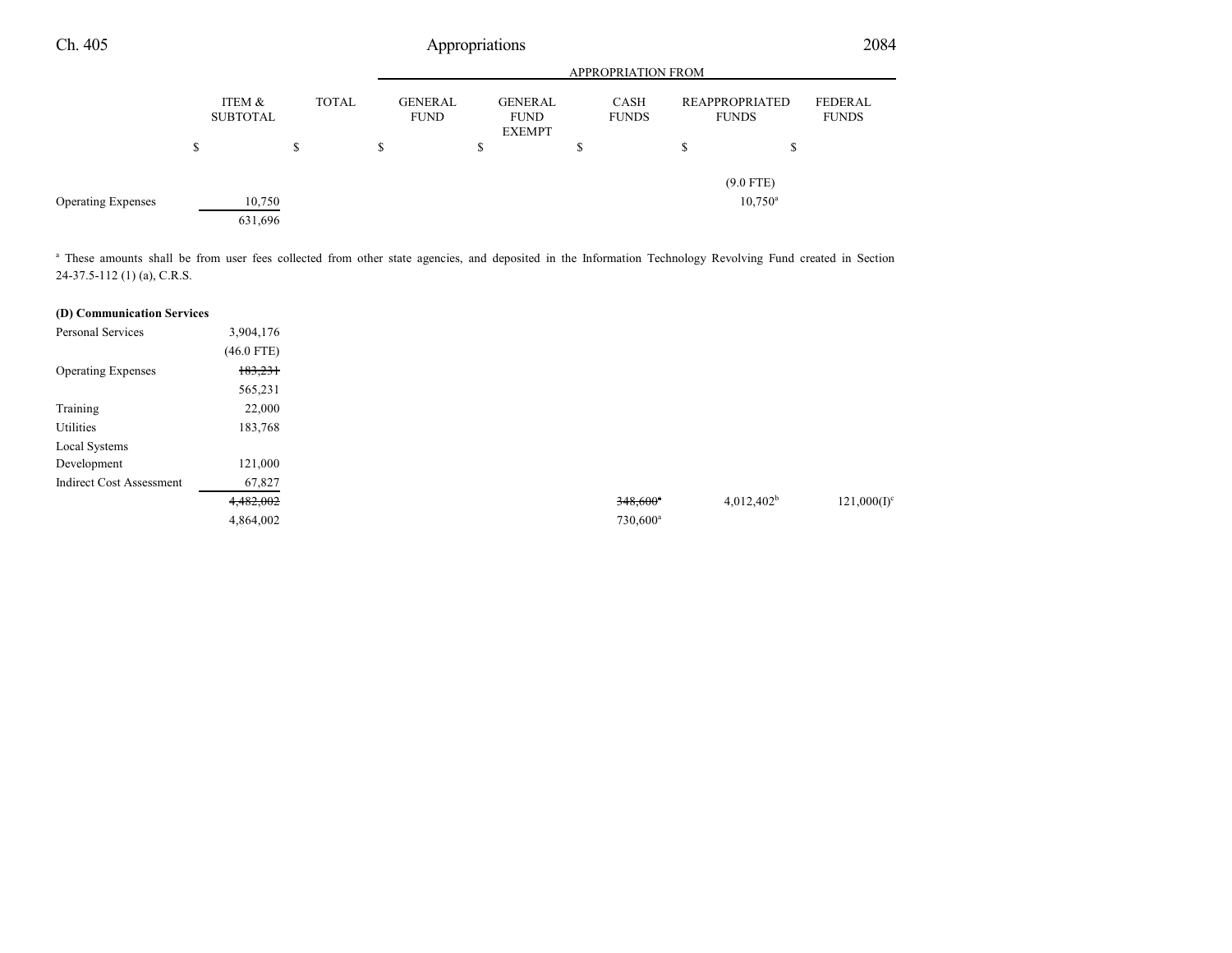<sup>a</sup> Of this amount, \$300,000 \$682,000 shall be from the Public Safety Communications Trust Fund created in Section 24-37.5-506 (1), C.R.S., and \$48,600 shall be from user fees from non-state agencies.

<sup>b</sup> These amounts shall be from user fees collected from other state agencies, and deposited in the Information Technology Revolving Fund created in Section 24-37.5-112 (1) (a), C.R.S.

c This amount reflects funds anticipated to be received from the National Oceanic and Atmospheric Administration, and is shown for informational purposes only.

| (E) Colorado Benefits Management System |              |                         |
|-----------------------------------------|--------------|-------------------------|
| Personal Services                       | 4,991,598    | 4,991,598 <sup>a</sup>  |
|                                         |              | $(58.5$ FTE)            |
| Operating and                           |              |                         |
| <b>Contract Expenses</b>                | 19,549,489   | 19,549,489 <sup>a</sup> |
|                                         | 21,767,118   | 21,767,118 <sup>a</sup> |
| <b>CBMS</b>                             |              |                         |
| Modernization Expenses                  | 14,571,587   | 14,571,587 <sup>a</sup> |
|                                         | 39, 112, 674 |                         |
|                                         | 41,330,303   |                         |

<sup>a</sup> These amounts shall be from user fees collected from other state agencies, and deposited in the Information Technology Revolving Fund created in Section 24-37.5-112 (1) (a), C.R.S.

### 139,851,886 142,612,962

Ch. 405 Appropriations 2085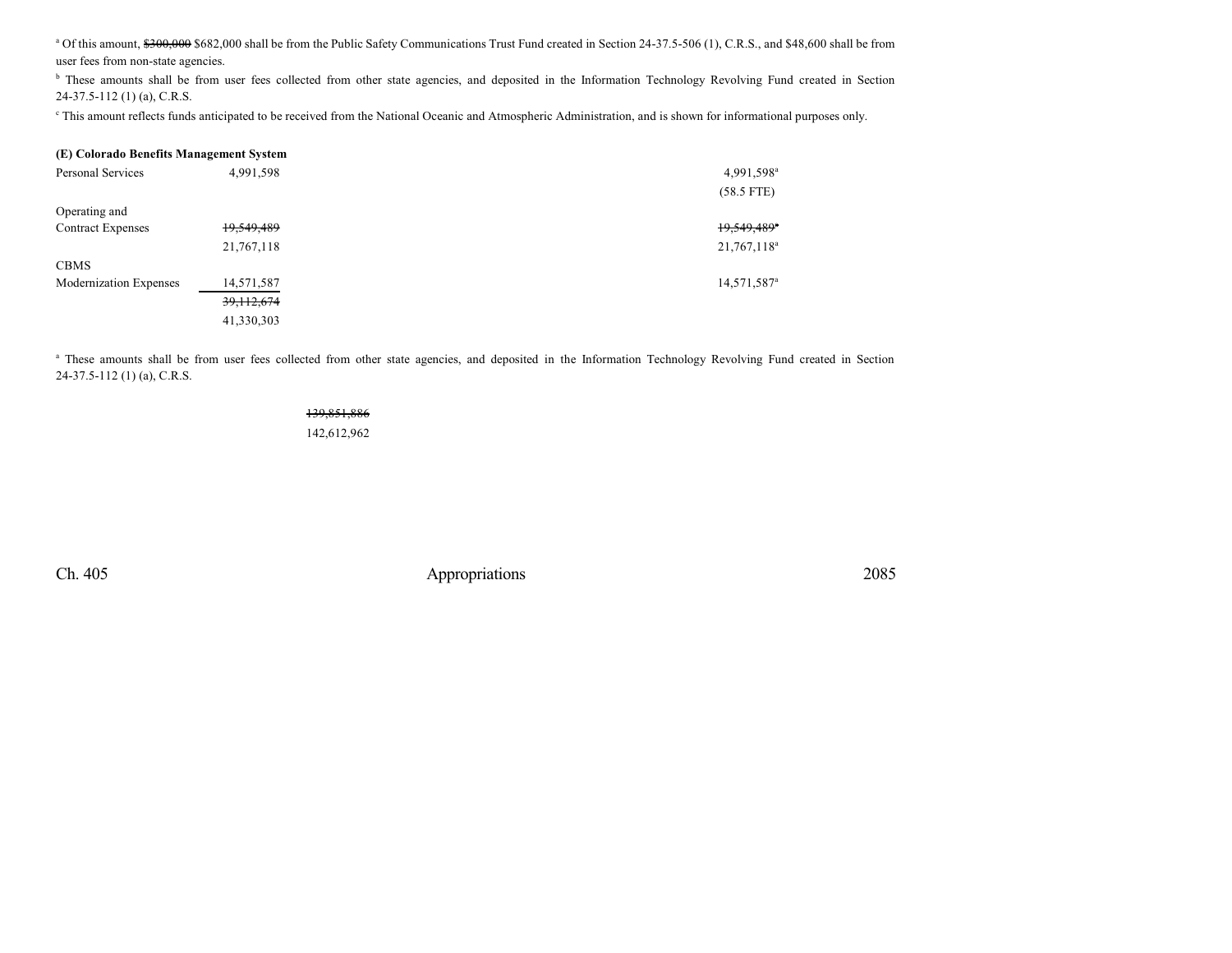|                                                                                                                  |                           |               |         | <b>APPROPRIATION FROM</b>     |    |                                                |    |                             |        |                                       |                                |
|------------------------------------------------------------------------------------------------------------------|---------------------------|---------------|---------|-------------------------------|----|------------------------------------------------|----|-----------------------------|--------|---------------------------------------|--------------------------------|
|                                                                                                                  | ITEM &<br><b>SUBTOTAL</b> | <b>TOTAL</b>  |         | <b>GENERAL</b><br><b>FUND</b> |    | <b>GENERAL</b><br><b>FUND</b><br><b>EXEMPT</b> |    | <b>CASH</b><br><b>FUNDS</b> |        | <b>REAPPROPRIATED</b><br><b>FUNDS</b> | <b>FEDERAL</b><br><b>FUNDS</b> |
|                                                                                                                  | \$                        | \$            | ¢<br>D. |                               | J. |                                                | \$ |                             | Φ<br>ъ | \$                                    |                                |
| <b>TOTALS PART IV</b><br><b>(GOVERNOR-</b><br><b>LIEUTENANT</b><br><b>GOVERNOR- STATE</b><br><b>PLANNING AND</b> |                           |               |         |                               |    |                                                |    |                             |        |                                       |                                |
| <b>BUDGETING</b> )                                                                                               |                           | \$223,462,739 |         | \$19,858,574                  |    |                                                |    | \$38,584,806 <sup>a</sup>   |        | \$158,263,738                         | $$6,755,621^b$                 |
|                                                                                                                  |                           | \$226,807,954 |         | \$20,552,713                  |    |                                                |    | \$38,966,806 <sup>a</sup>   |        | \$160,532,814                         |                                |

a Of this amount, \$10,257,577 contains an (I) notation.

<sup>b</sup> This amount contains an (I) notation.

**FOOTNOTES** – THE FOLLOWING STATEMENTS ARE REFERENCED TO THE NUMBERED FOOTNOTES THROUGHOUT SECTION 2.

7a GOVERNOR - LIEUTENANT GOVERNOR - STATE PLANNING AND BUDGETING, OFFICE OF INFORMATION TECHNOLOGY, MANAGEMENT AND ADMINISTRATION OF OIT, STATEWIDE IT MANAGEMENT -- IT IS THE INTENT OF THE GENERAL ASSEMBLY THAT \$110,000 GENERAL FUND SHALL BE USED TO PROVIDE A PROGRAM MANAGER TO ASSIST WITH THE UPGRADE OF THE WEB-BASED STATEWIDE VOTER REGISTRATION SYSTEM (SCORE) IN THE DEPARTMENT OF STATE.